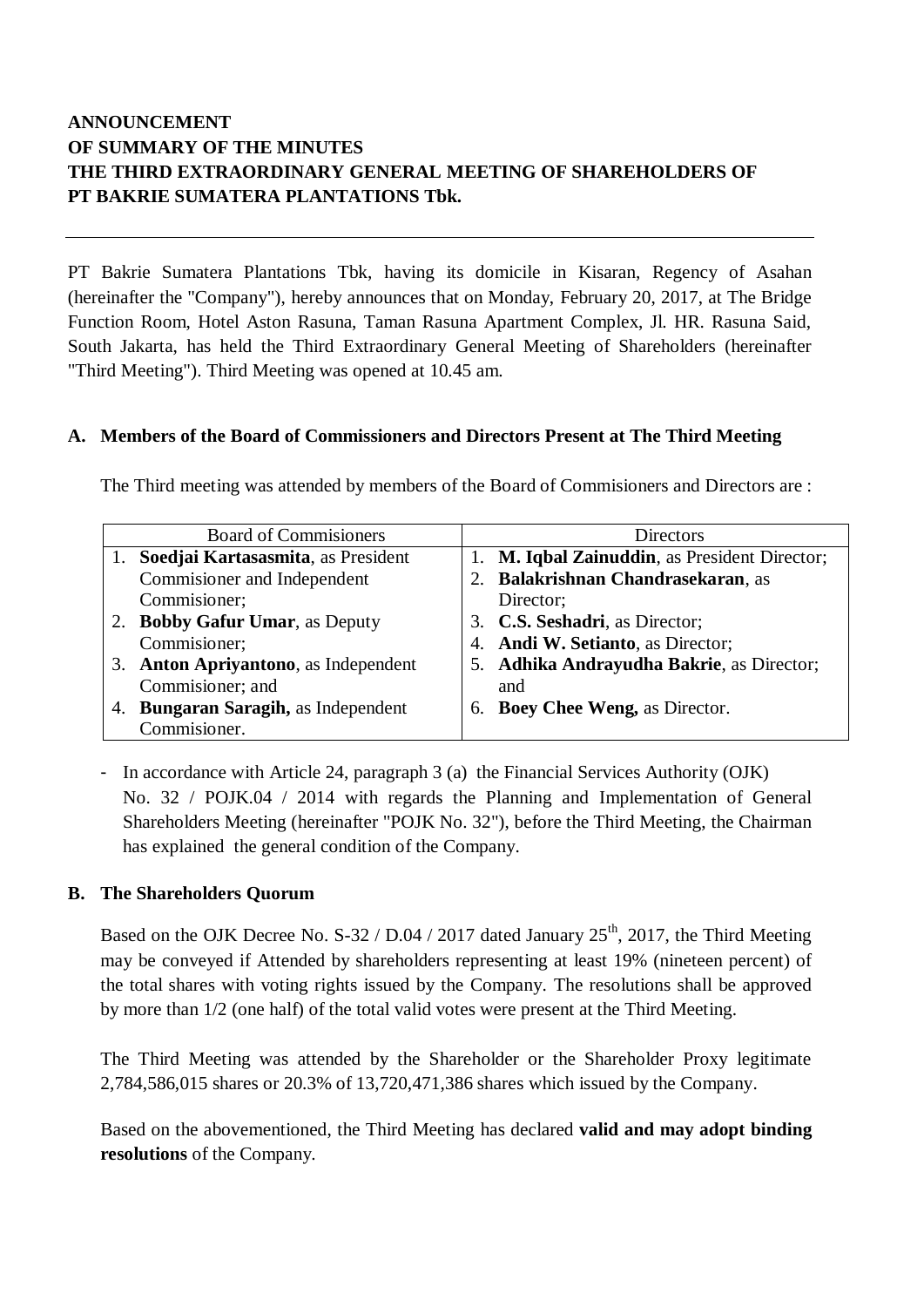## **C. The Agenda of Third Meeting**

To approve the reverse stock and include to make adjusment about nominal of share and/or capital structure of Company.

## **D. The Resolutions of Third Meeting**

| The Agenda of Third Meeting |                                                                                                                                                                |                                                                                                                                           |                       |  |  |  |
|-----------------------------|----------------------------------------------------------------------------------------------------------------------------------------------------------------|-------------------------------------------------------------------------------------------------------------------------------------------|-----------------------|--|--|--|
| Shareholder who give        | 2 person                                                                                                                                                       |                                                                                                                                           |                       |  |  |  |
| questions                   |                                                                                                                                                                |                                                                                                                                           |                       |  |  |  |
| Result of voting            | Agree                                                                                                                                                          | Abstain                                                                                                                                   | Against               |  |  |  |
| Agenda<br>The<br>was        | 2,425,410,551 share or                                                                                                                                         | 2,675,000<br>share.<br>The                                                                                                                | 359,175,464 share or  |  |  |  |
| approved (which have        | 87,10% from valid vote                                                                                                                                         | Abstain vote shall be                                                                                                                     | 12,96%<br>from valid  |  |  |  |
| unanimous vote).            | and calculated in Third                                                                                                                                        | considered as same as                                                                                                                     | voting and calculated |  |  |  |
|                             | Meeting.                                                                                                                                                       | with majority                                                                                                                             | in Third Meeting.     |  |  |  |
|                             |                                                                                                                                                                |                                                                                                                                           |                       |  |  |  |
| Third<br>Decision<br>of     |                                                                                                                                                                | Approve reverse stock including to make adjusment in capital structure of                                                                 |                       |  |  |  |
| Meeting                     | Company. Therefore the capital structure of the Company shall be as                                                                                            |                                                                                                                                           |                       |  |  |  |
|                             | follows:                                                                                                                                                       |                                                                                                                                           |                       |  |  |  |
|                             |                                                                                                                                                                |                                                                                                                                           |                       |  |  |  |
|                             | Authorize Capital:<br>Before:                                                                                                                                  |                                                                                                                                           |                       |  |  |  |
|                             |                                                                                                                                                                |                                                                                                                                           |                       |  |  |  |
|                             | Authorized Capital of Rp 1,500,000,000,000. (one trillion five<br>$\overline{\phantom{a}}$<br>hundred billion Rupiah) which be divided 15,000,000,000 (fifteen |                                                                                                                                           |                       |  |  |  |
|                             |                                                                                                                                                                | billion) share, with nominal share Rp100,- (one hundred Rupiah).                                                                          |                       |  |  |  |
|                             |                                                                                                                                                                |                                                                                                                                           |                       |  |  |  |
|                             | Changed to:                                                                                                                                                    |                                                                                                                                           |                       |  |  |  |
|                             | Series A of Rp 1,499,999,990,000.- (one billion, four hundred and                                                                                              |                                                                                                                                           |                       |  |  |  |
|                             | ninety-nine billion, nine hundred and ninety-nine million nine                                                                                                 |                                                                                                                                           |                       |  |  |  |
|                             |                                                                                                                                                                | hundred ninety thousand Rupiah) which devided of 1,499,999,990                                                                            |                       |  |  |  |
|                             |                                                                                                                                                                | (one billion four hundred ninety nine million nine hundred                                                                                |                       |  |  |  |
|                             |                                                                                                                                                                | ninety-nine thousand nine hundred ninety) share, with nominal of                                                                          |                       |  |  |  |
|                             |                                                                                                                                                                | each other Rp 1,000 .- (one thousand Rupiah).                                                                                             |                       |  |  |  |
|                             |                                                                                                                                                                |                                                                                                                                           |                       |  |  |  |
|                             | $\overline{\phantom{a}}$                                                                                                                                       | Series B of Rp 10,000.- (ten thousand Rupiah) which devided of 100<br>(one hundred) sheet share, which each of sheet have nominal Rp100.- |                       |  |  |  |
|                             | (one hundred Rupiah).                                                                                                                                          |                                                                                                                                           |                       |  |  |  |
|                             |                                                                                                                                                                |                                                                                                                                           |                       |  |  |  |
|                             | Paid-up Capital:                                                                                                                                               |                                                                                                                                           |                       |  |  |  |
|                             | Before:                                                                                                                                                        |                                                                                                                                           |                       |  |  |  |
|                             |                                                                                                                                                                | Paid-up Capital of 13,720,471,386 (thirteen billion, seven                                                                                |                       |  |  |  |
|                             |                                                                                                                                                                | hundred and twenty million four hundred seventy one thousand                                                                              |                       |  |  |  |
|                             |                                                                                                                                                                | three hundred and eighty six) shares or with a total nominal                                                                              |                       |  |  |  |
|                             |                                                                                                                                                                | value of Rp 1,372,047,138,600.- (one billion three hundred and                                                                            |                       |  |  |  |
|                             |                                                                                                                                                                | seventy-two billion and forty-seven million, one hundred and                                                                              |                       |  |  |  |
|                             |                                                                                                                                                                | thirty eight thousand six hundred Rupiah).                                                                                                |                       |  |  |  |
|                             |                                                                                                                                                                |                                                                                                                                           |                       |  |  |  |
|                             |                                                                                                                                                                |                                                                                                                                           |                       |  |  |  |
|                             | Change to:                                                                                                                                                     | of the<br>Company,<br>οf                                                                                                                  |                       |  |  |  |
|                             | Capital<br>Paid-up                                                                                                                                             |                                                                                                                                           | consisting            |  |  |  |
|                             |                                                                                                                                                                | Rp1,372,047,138,600.- (one billion three hundred and seventy-                                                                             |                       |  |  |  |
|                             |                                                                                                                                                                | two billion, forty-seven million, one hundred and thirty eight                                                                            |                       |  |  |  |
|                             |                                                                                                                                                                | thousand six hundred Rupiah) divided into 1,372,047,138 (one                                                                              |                       |  |  |  |